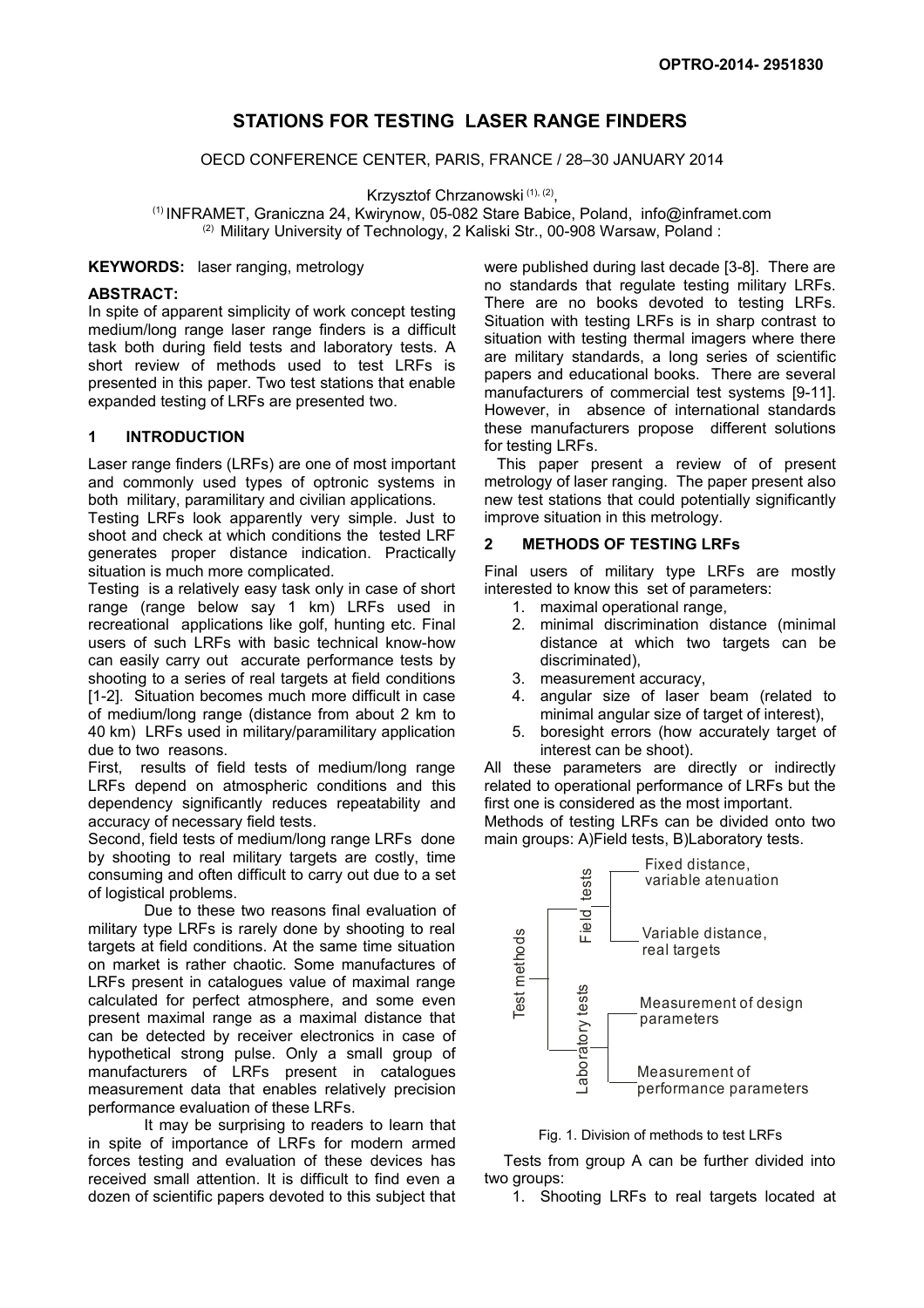long distances,

2. Shooting LRFs to artificial targets located at short distance via a medium of regulated attenuation.

Field tests of LRFs using method 1 are rarely done due to significant drawbacks of this method (high result variability due dependency of test results on variable atmospheric conditions, and high cost of field tests with real targets). Method no 2 is much more popular.

 In detail method no 2 proposes to measure at field conditions a single parameter called extinction ratio (ER). Measurement of this parameter is typically done by shooting the LRF into direction of a small reference target placed at some relativeley short distance, attenuating radiation emitted/received by tested LRF, and checking at what attenuation level the LRF stops giving proper distance indications. In this way Extinction Ratio can be understood as a maximal attenuation (in dB) when tested LRF is still capable to work properly. The distance between the tested LRF and test target is typically typically in range from 0.5 km to 1.2 km. The rule is that the distance should be long enough to assure that time dependent gain in receiver electronic is at maximal level. There is not standard that regulate measurement of ER of LRFs. Different manufactures do tests at different distances and using targets of different reflectance.



Fig. 2. Diagram of system for measurement of ER at field conditions (method no 2)

There is a direct relationship between ER and maximal operational range of tested LRF. Therefore measurement of ER can be potentially considered as final performance tests of military type LRFs. Apparently drawbacks of method no 2 are the same as drawbacks of method no 1: field measurements of ER are costly, time consuming and sometimes variable due to unpredictable behavior of atmosphere. However, drawback of method 2 are the same as of method no 1 but at much lower level. Costs of field tests using method 2 are several times lower than costs of similar tests using method no 1. Repeatability and accuracy of ER measurement using method no 2 are several times better than repeatability and accuracy of measurement of maximal operational range using method no 1.

Due to direct relationship with maximal perational range ER is considered as the best parameter to evaluate performance of military type LRFs in specialist literature [\[11](#page-5-9)[-13\]](#page-5-4). Next, ER

parameter is typically presented in catalogs of high-end LRFs [ [15](#page-5-8)[-18\]](#page-5-7).

Ideal laboratory tests should deliver the same information about performance of tested LRFs as provided by field tests but during tests at convenient laboratory conditions. The laboratory tests can be divided into two main groups:

1. Measurement of design parameters.

2. Measurement of performance parameters. The first method based on a concept of measurement at laboratory conditions a series of parameters like pulse energy (or pulse power), pulse time width, pulse repetition frequency, beam divergence, receiver sensitivity. These parameters are later used for indirect determination of performance capabilities of tested LRF.

The second method is based on idea of direct measurement of performance parameters like ER, distance discrimination, accuracy, boresight errors at laboratory conditions.

Majority of commercial test stations use exclusively method 1 [\[9,](#page-5-6)[10\]](#page-5-5) but test stations based on method 2 are under development [\[13](#page-5-4)[,14\]](#page-5-3).

This paper present results of project to develop test stations capable to use both methods of laboratory testing [\[19\]](#page-5-2). Two test stations (coded as LTF and LTE) are presented:

- LTF station  $-$  to enable performance tests of LRFs at laboratory conditions,
- LTE station  $-$  to deliver support for ED project.

## **3 STATION FOR PERFORMANCE TESTS**

LTF station is a compact, mobile test station based on a concept of a test station that would imitate in laboratory/depot conditions measurement of extinction ration ER of tested laser range finders without necessity of time consuming, costly field tests.



Fig. 3. Block diagram of LTF test station

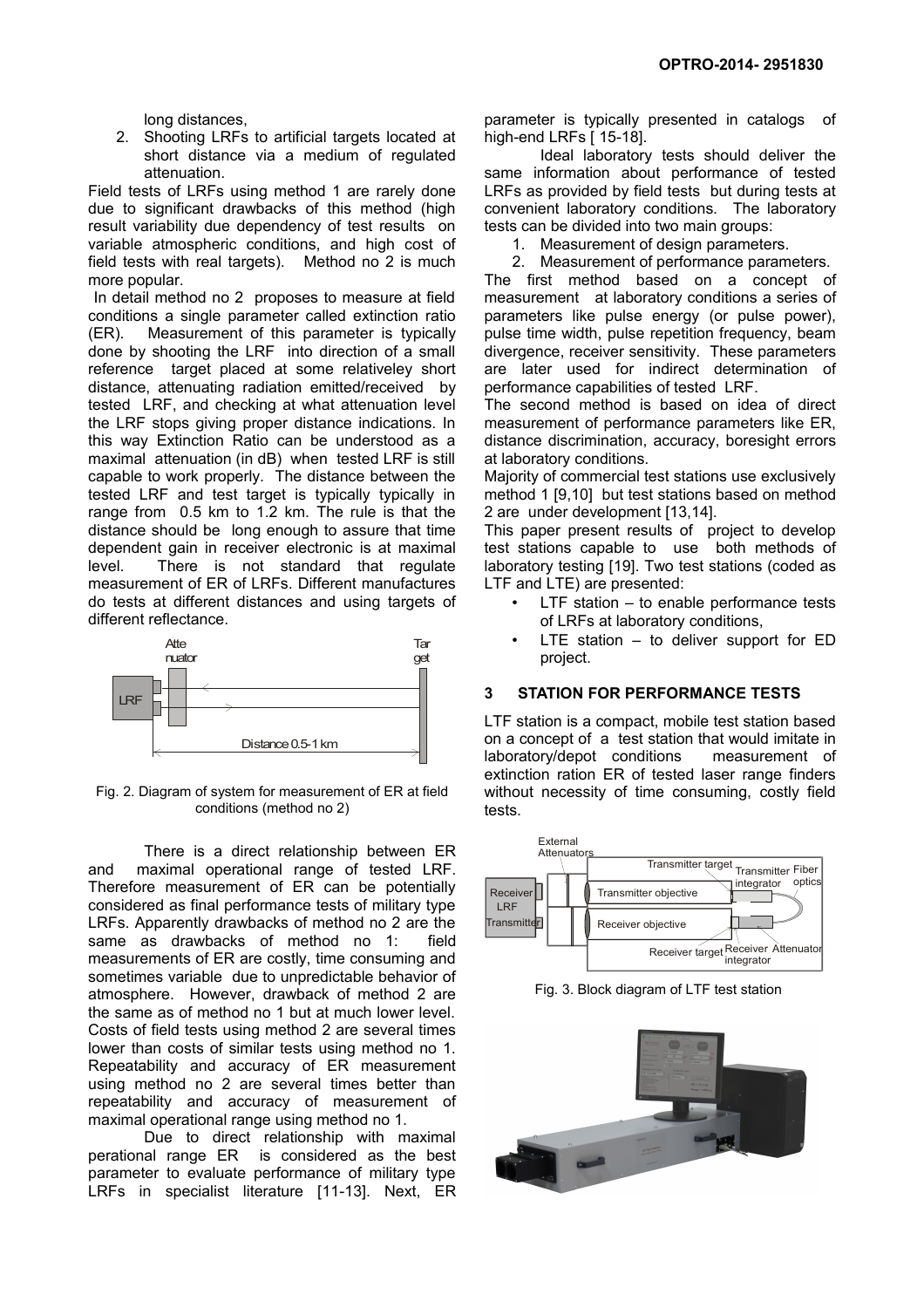#### Fig. 4. Photo of of LTF test station

The LTF station is built from two main blocks: LTF main block and PC with software. The LTF main block is built from external attenuator module, receiver objective, receiver target, receiver integrator, receiver attenuator, fiber optics, transmitter attenuator, transmitter integrator, transmitter target and transmitter objective. When transmitter of tested LRF emits optical pulse the receiver objective focuses incoming laser radiation at plane of the receiver target plate. The latter module simulates the small reflector target used during ER measurement – only radiation that hits the target can be transmitted. Next, the receiver integrator converts incoming directional radiation into diffuse radiation that is latter attenuated using receiver attenuator module. After this the fiber optics (fixed istance about 1.2 km) transmits incoming radiation with some temporal delay. At the end of fiber channel is located transmitter attenuator that reduces again power of laser pulse. Next, the transmitter integrator improve conversion of incoming directional radiation into diffuse radiation. Finally, the transmitter optics emits collimated beam into direction of receiver of the tested LRF. Divergence angle of emitted beam is by size of transmitter target.

Both targets (receiver target, transmitter target) emit visible light. Therefore it is easy to test team to align tested LRF with optical axis of LTF station if tested LRF is equipped with optical viewer or cooperate with a TV camera.

It should be also noted that LTF station use symmetrical design. Therefore the convention transmitter/receiver is only for clarification of method of work presented earlier. In fact both channels of LTF can work as receiver channel or transmitter channel depending on design of tested LRF.

Measurement of ER is the main task of LTF station. However, the station can simulate several targets located at different distance and enable measurement of distance discrimination.

| Tab.1 Parameters of LTF test station |                                 |  |
|--------------------------------------|---------------------------------|--|
| <b>Parameter</b>                     | Value                           |  |
| Spectral range                       | 700-1700nm                      |  |
| Calibrated                           | Typical: 1060nm, 1550 band      |  |
| wavelengths                          | (1540, 1550, 15570), 910 nm     |  |
| of<br>Number                         | One (option up to three)        |  |
| simulated targets                    |                                 |  |
| Simulated<br>target                  | About 1200 m                    |  |
| distance                             |                                 |  |
| Simulated                            | At least 40dB                   |  |
| attenuation range                    |                                 |  |
| Attenuation                          | Motorized, PC control           |  |
| regulation method                    |                                 |  |
| Max target size                      | 4 mrad                          |  |
| Minimal target size                  | 0.25 mrad                       |  |
| Regulation<br>οf                     | Step regulation, five values    |  |
| target size                          |                                 |  |
| Control of target                    | Motorized, PC control           |  |
| size                                 |                                 |  |
| Ability to simulate                  | Yes, simulation of non parallel |  |

| boresight errors   | axis of transmitter and receiver  |
|--------------------|-----------------------------------|
| Max acceptable     | 50 mm (models with bigger         |
| diameter of        | optics can be delivered)          |
| transmitter optics |                                   |
| Max acceptable     | 50mm (models with<br>bigger       |
| diameter<br>οf     | optics can be delivered)          |
| receiver optics    |                                   |
| Design             | Testing LRFs having two           |
| optimisation       | separate channels<br>(LRFs        |
|                    | having coaxial optics can be      |
|                    | optionally tested)                |
| Location of tested | LTF optics must overlap optics    |
| LRF relative to    | of tested LRF                     |
| test station       |                                   |
| Work temperature   | $5^{\circ}$ C to 40 $^{\circ}$ C  |
| range              |                                   |
| Storage            | $-5^{\circ}$ C to 60 $^{\circ}$ C |
| temperature range  |                                   |

 As can be seen from the description presented earlier LTF test station is based on a simple concept of fiber optics loop to create temporal delay of transmitted laser beam and simulate a target at desired distamce. This concept has been known for decades. However the crux of LTF station is not the fiber optics loop but a set of calibrated attenuators. Measurement of ER of all types of LRFs (monopulse/ multipulse, short range/long range) requires calibrated attentuators capable to offer precision regulation of transmitted optical power with at least 10 000 times dynamic. This value does not sound specially impressive if we compare to othe optical attenuators but we could keep in mind that attenuators used in LTF station must also witstand optical pulses of peak power over 10 MW.

In detail LTF station use a set of 4 calibrated attenuators. The first two are external attenuators made from glass windows of limited transmittance. The third one is a set of electrically controlled optical plates of variable transmittance (step regulation of attenuation). The fourth is an optical pipe of regulated length and transmittance (continuous regulation of attenuation). All these attenuators combined together offer desired attenuation.

## **4 STATION FOR DESIGN SUPPORT**

LTE test station enables to use both main methods of testing LTFs: a)measurement of a series deisgn parameters(pulse energy, pulse peak power, pulse time width, pulse frequency, beam divergence, receiver sensitivity, accuracy of distance measurement, distance discrimination, and boresighting errors), b)measurement of Extinction Ratio.

Such unique ultra wide test capabilities have been achieved by using dual design of LTE test station. The station can work in two modes. Electronic simulation mode and fiber optics simulation mode. In the first mode advanced electronic modules are used to measure parameters of pulses emitted by transmitter of tested LRF and to generate optical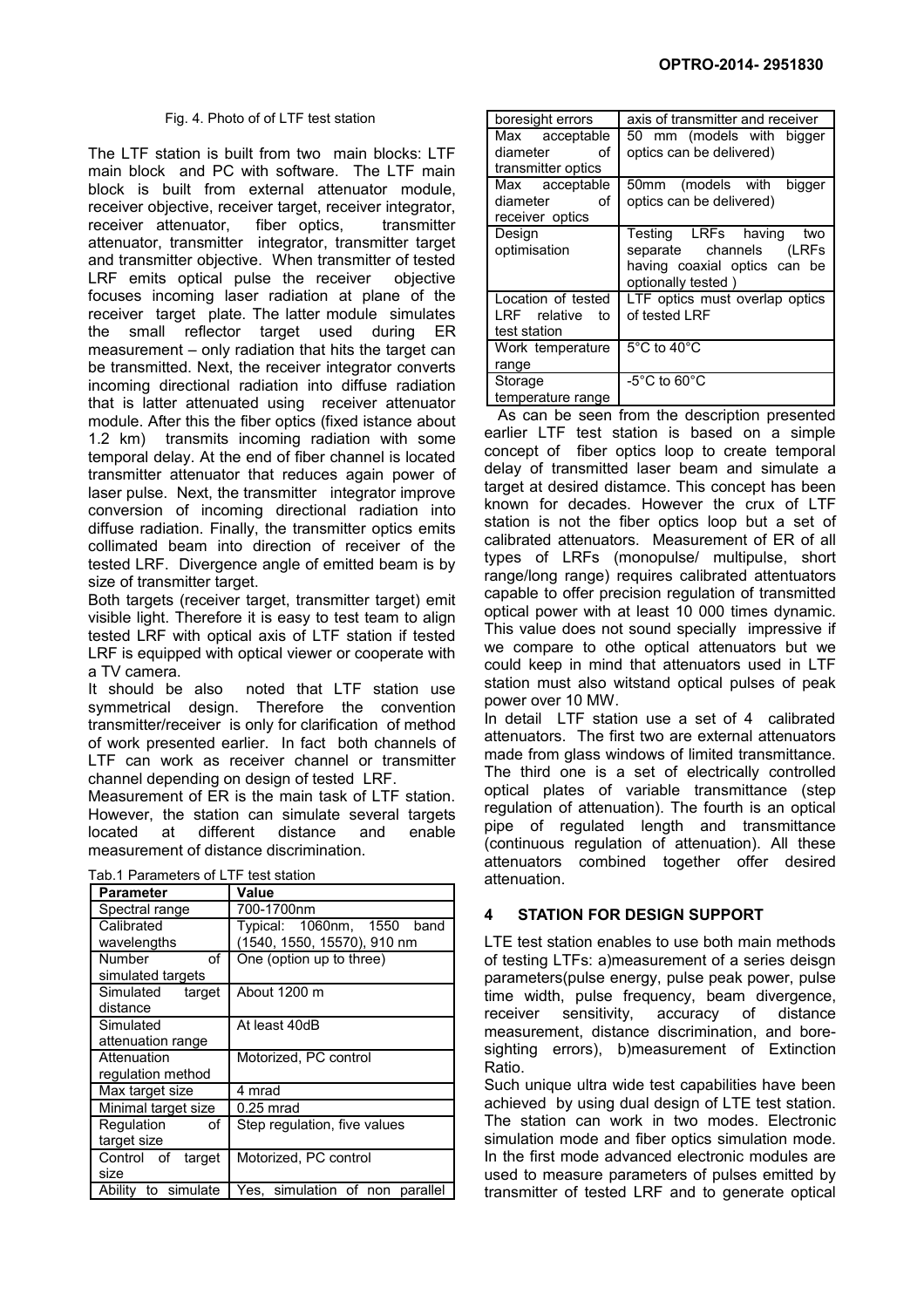pulses into direction of receiver of tested LRF. In the second mode simulation of reflected pulses is achieved using fiber optics circuit coupled with hightech calibrated attenuators.



Fig. 5. Block diagram of LTE test station



Fig. 6. Photo of of LTE test station

LTE test station working in fiber optics mode is practically earlier presented LTF station and only electronic mode will be discussed.

 The LRF is located in position to have situation when optics of LTE station overlaps optics of tested LRF. The transmitter of LRF emits a single pulse (or a series of optical pulses). The transmitter objective of the LTE station focuses incoming laser radiation at plane of the transmitter target slider that regulates active size of optical integrator. The latter module uniformly integrates incoming radiation and passes it to attenuator module. After passing the attenuator the radiation reached optical detector module. The latter module converts incoming optical pulse into electronic pulse that is sent both to signal analyzer module and to pulse generator module. The signal analyzer module records temporal profile of incoming pulse and send such data to PC. Pulse generator module generates with some temporal delay electrical pulse that is sent to pulse light source. The latter module emits optical pulse that after suitable attenuation, spatial integration is emitted into direction of receiver of tested LRF.

LTE station offer advantages of both two methods of testing LRFs:

- 1. electronic simulation: measurement of parameters of pulses emitted laser transmitters, simulation of multiply targets at variable distance with variable pulse amplitude,
- 2. reliability of fiber optics simulation (temporal

and spectral profiles of pulses coming to receiver match exactly profiles of pulses emitted by transmitter).

- 3. Some of test results obtained using electronic simulation can be verified by tests using fiber optics simulation.
- 4. Ultra expanded test range:
	- electronic mode: pulse energy, pulse peak power, pulse time width, pulse repetition frequency, missing pulse, pulse coding, distance measurement accuracy (test for both single target or multiply targets), distance discrimination, relative receiver sensitivity
	- fiber mode: extinction ratio ER, distance measurement accuracy (single distance).
- 5. Ability to test both monopulse LRFs and multipulse LRFs
- 6. LRFs working at all typical wavelengths can be tested: 905/910 nm, 990 nm, 1060nm, 1540nm, 1550nm, 1570nm.
- 7. Ability to simulate targets of different angular size (from 0.25 mrad to 4 mrad).
- 8. Fully computerized test system. Distance target-LRF, target size, system attenuation can be controled from PC. The incoming pulses and digitally recorded and analysed.

Tab.2 Parameters of LTE test station

| Parameter<br>Type of tested LRFs                                                                              | Value<br>Both mono-pulse LRF and multi-<br>pulse LRFs can be tested<br>Optimized for testing IRFs of two<br>separate channels but coaxial<br>LRFs can be tested                                                                                                                             |
|---------------------------------------------------------------------------------------------------------------|---------------------------------------------------------------------------------------------------------------------------------------------------------------------------------------------------------------------------------------------------------------------------------------------|
| Spectral wavelength<br>of tested LRFs<br>Diameter of optics in<br>two optical channels<br>of LTE test station | 905/910 nm, 990 nm, 1060 nm,<br>1540 nm, 1550 nm, 1570 nm<br>60 mm                                                                                                                                                                                                                          |
| Mode of work                                                                                                  | two manually switch modes:<br>electronic simulation and fiber<br>optics simulation                                                                                                                                                                                                          |
| List<br>οf<br>measured<br>parameters                                                                          | Electronic mode<br>pulse energy, pulse peak power,<br>pulse time width, pulse repetition<br>frequency, missing pulses, pulse<br>coding, distance measurement<br>accuracy (test for both single<br>target or multiply targets),<br>distance discrimination, relative<br>receiver sensitivity |
| detector<br>Optical<br>type                                                                                   | calibrated<br>ultrafast.<br><b>InGaAs</b><br>photodiode (Si photodiode can<br>be optionally delivered for tests of<br>905/910 nm LRFs)                                                                                                                                                      |
| Pulse energy range<br>Peak pulse power<br>Pulse width<br>Resolution of pulse                                  | 10nJ to 200 mJ<br>1W to 10 MW<br>4-600ns<br>$\bigtriangleup$ ns (option $\bigtriangleup$ ns)                                                                                                                                                                                                |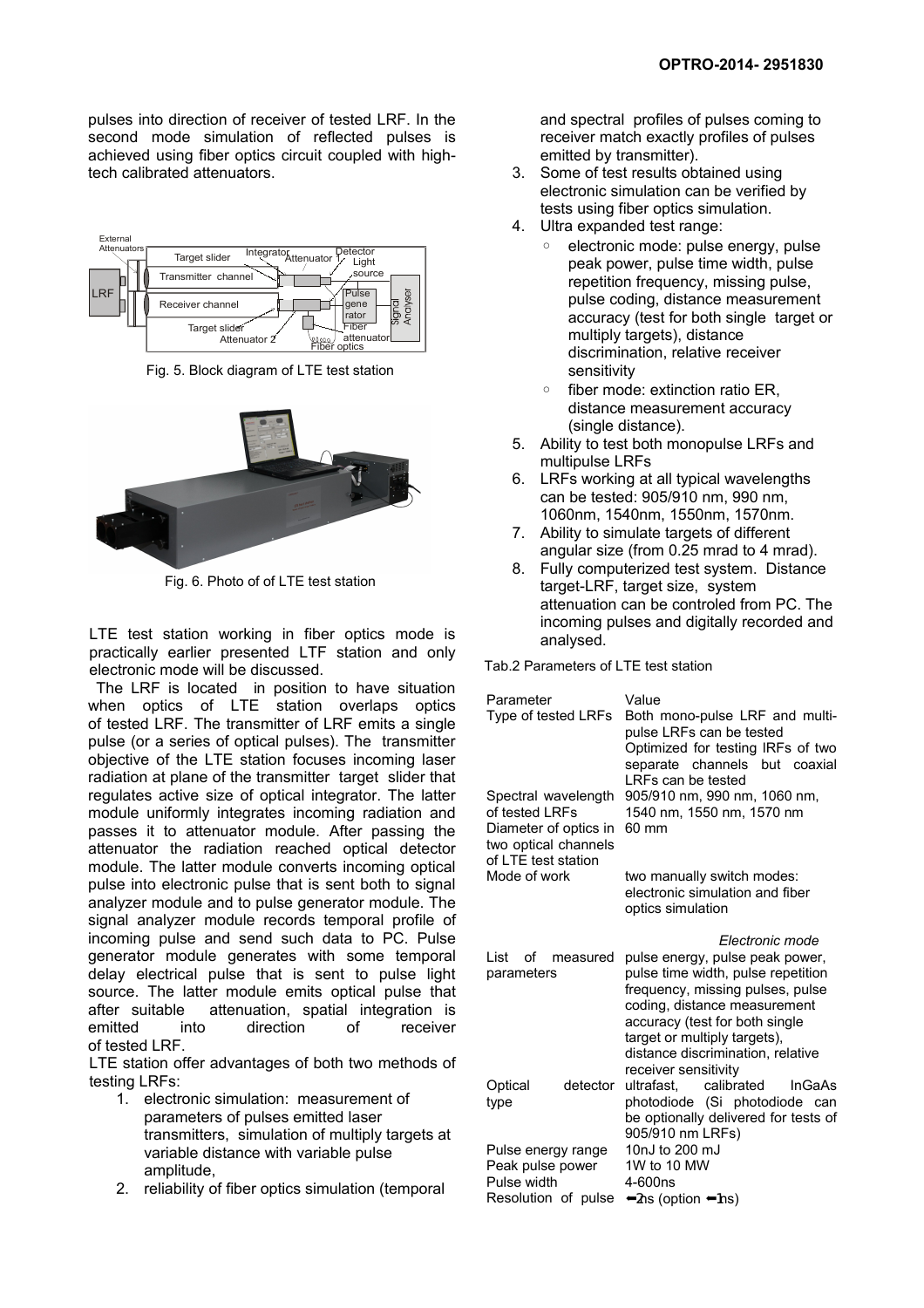| width measurement<br>Pulse                                                                                         | Repetition from 0.1 Hz to 20kHz                                                                                                                                                                                                                                     |
|--------------------------------------------------------------------------------------------------------------------|---------------------------------------------------------------------------------------------------------------------------------------------------------------------------------------------------------------------------------------------------------------------|
| Frequency<br>Simulated distance<br>Resolution                                                                      | from 200m to 40 km (can be<br>extended)<br>of 2 m                                                                                                                                                                                                                   |
| simulated distance<br>Number of simulated up to 3                                                                  |                                                                                                                                                                                                                                                                     |
| targets<br>Missing pulses<br>Coding<br>Receiver sensitivity Yes<br>tests                                           | Yes<br>Yes                                                                                                                                                                                                                                                          |
| of<br>sources                                                                                                      | Central wavelength 905nm, 990 nm, 1060 nm, 1540<br>pulsed light nm, 1550 nm, 1570 nm (the<br>F<br>sources are to be manually<br>V<br>exchanged)                                                                                                                     |
| Dynamic<br>regulation of<br>peak<br>power of simulated<br>reflected pulses                                         | of at least 512<br>t<br>Ś<br>t<br>ŀ                                                                                                                                                                                                                                 |
| List<br>of measured<br>parameters                                                                                  | Г<br>Fiber optics mode<br>ER (extinction ratio), distance<br>measurement accuracy (single<br>Ν<br>absolute<br>receiver<br>distance),<br>sensitivity, estimated range<br>οf<br>5                                                                                     |
| Test<br>conditions<br>for<br>ER                                                                                    | LRF.<br>distance discrimination<br>(optional)<br>S<br>LTE is calibrated for the following<br>conditions: distance 500m, target<br>с<br>reflectance = $0.4$ ; target type:<br>n<br>diffusive, Lambertian<br>surface;<br>e<br>visibility 20km, probability<br>οf<br>O |
| ER measurement<br>range<br>Simulated distance                                                                      | proper indication: 90%<br>Ιc<br>up to 46 dB (limit depends on<br>а<br>wavelength of tested LRF)<br>0<br>about 1200 m (at distances over<br>all LRFs are working<br>а<br>1 <sub>km</sub>                                                                             |
| Absolute<br>receiver<br>sensitivity range                                                                          | in maximal gain mode)<br>О<br>from about 0.1 nW to 10 $\mu$ W<br>e<br>(depends on measured peak power<br>p<br>of tested LRF)                                                                                                                                        |
| Conditions for range<br>calculations                                                                               | a<br>Software calculates the ranges on<br>a<br>the basis of measured ER values<br>р<br>and atmosphere attenuation data<br>n<br>determined<br>experimentally<br>r<br>by Inframet                                                                                     |
| Distance<br>discrimination                                                                                         | İľ<br>fiber circuit simulating<br>up to $3$<br>tł<br>distances<br>be<br>optionally<br>can<br>(typical version: single<br>delivered<br>n<br>distance)<br>Е<br><b>Both modes</b>                                                                                      |
| Divergence<br>measurement<br>Measurement<br>of<br>aligning of the laser<br>with<br>transmitter                     | e<br>angle Yes (measurement using six step<br>A<br>targets)<br>р<br>Yes (measurement resolution 0.25)<br>р<br>mrad)<br>C                                                                                                                                            |
| internal<br>optical<br>sight/TV camera<br>Aligning<br>of the laser<br>receiver<br>with<br>the<br>laser transmitter | b<br>d<br>Yes (measurement resolution 0.25)<br>e<br>mrad)<br>C<br>li                                                                                                                                                                                                |
| Ability to test LRF<br>with night vision sight<br>PС                                                               | Yes<br>S<br>а<br>typical modern laptop, Windows 7                                                                                                                                                                                                                   |
| Software                                                                                                           | 4<br>operating system<br>r١<br>Set of computer programs: Pulse<br>Ιć                                                                                                                                                                                                |
|                                                                                                                    | Browser, LE Control, LF Control,                                                                                                                                                                                                                                    |

MET Control. Pulse Browser: to support acquisition and analysis of temporal profiles of pulses emitted by laser transmitter LE Control: to enable PC control of attenuators and target sliders working in electronic mode LF Control: to enable PC control of attenuators and target sliders working in fiber mode MET Control: program to enable control of pulse generator module (distance simulation in electronic mode) PC communication USB 2.0 Working emperature +5ºC to 35ºC Storage emperature -5ºC to 50ºC Humidity up to 95% (non condensing) 1360x 33.50x230 (main module) plus typical PC dimensions Mass 52 kg

#### **5 ADVANTAGES OF DEVELOPED TEST STATIONS**

Some important parameters of laser range finders an be accurately measured using simple measuring instruments: pulse energy using optical energy meters, or pulse width using high speed scilloscopes. These measuring tools are rather ow cost. Having a set of optical energy meter and high speed oscilloscope at price level about 3 000 Eur we can measure accurately pulse energy and pulse width of all laser range finders present on the market. However knowledge about pulse energy and pulse width is not enough to evaluate performance of laser range finders t real conditions. The users of laser range finders are not specially interested in what are values of pulse energy and pulse width but what is measurement range and accuracy of their laser ange finders at real life conditions. We must keep n mind that performance of LRF characterized by he same pulse energy can differ a lot. Therefore measurement of Extinction Ration (and optionally Distance Discrimination) is needed for final quality valuation.

At the same time a long set of parameters like pulse energy, pulse peak power, pulse time width, pulse repetition frequency, missing pulses, pulse coding, distance measurement accuracy (test for both single target or multiply targets), distance liscrimination, receiver sensitivity are needed to nable design optimisation during R&D projects.

Other desired features on ideal stations can be listed as: simulation of targets of different angular sizes, 2)simulation of multiply targets, 3)checking<br>angular divergence of the emitted beam, ingular divergence of 4)checking aligning of the laser emitter with eference optical axis, 5)checking aligning of the laser receiver with the laser transmitter.